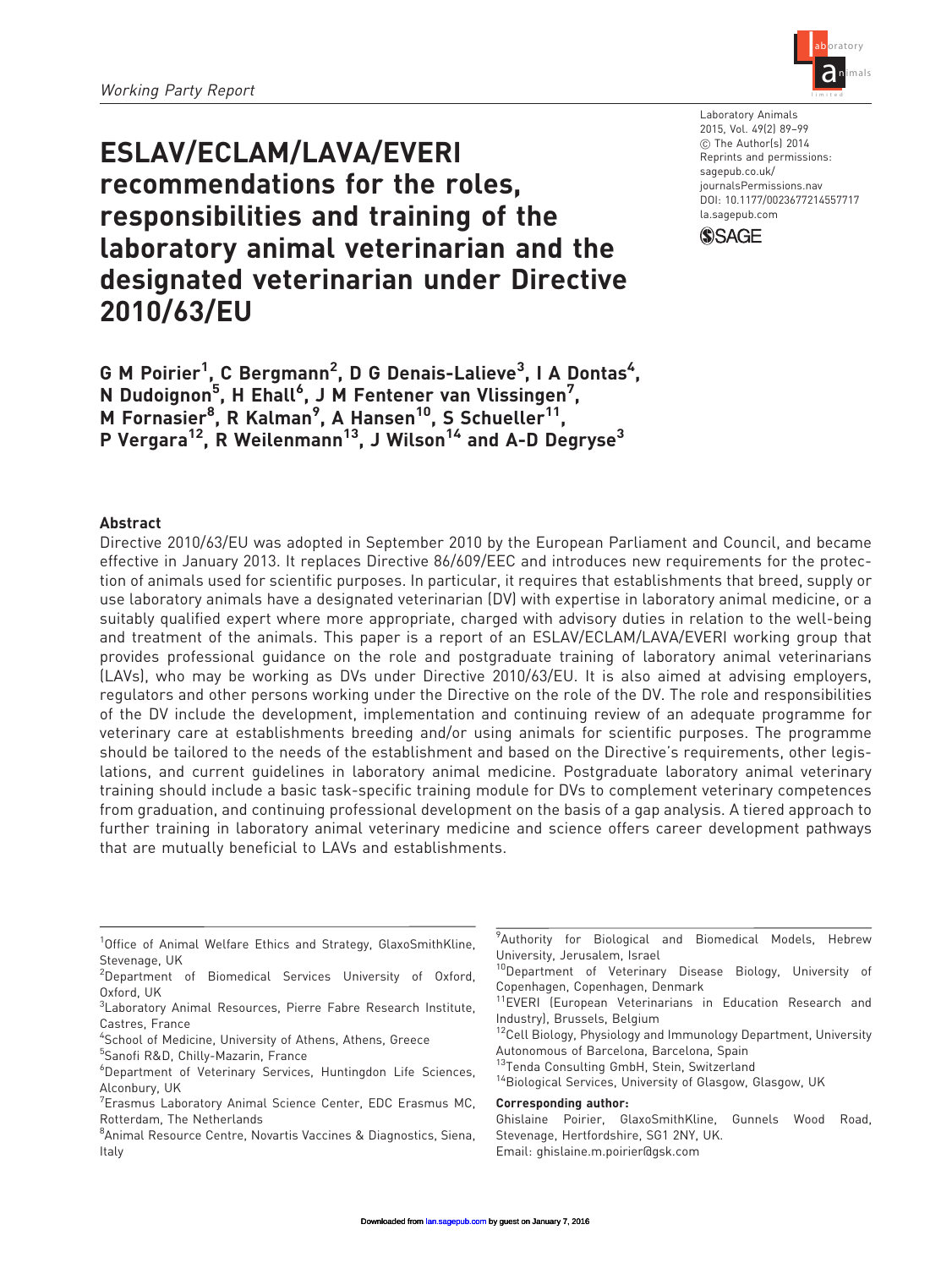#### Keywords

designated veterinarian, Directive 2010/63/EU, laboratory animal veterinarian, roles and responsibilities, well-being

Veterinarians are leading advocates for animal welfare and have the responsibility to ensure the health and welfare of all animals under their care. The replacement of Council Directive  $86/609/EEC<sup>1</sup>$  by Directive 2010/63/  $EU<sup>2</sup>$  on the protection of animals used for scientific purposes provides a legal environment for veterinarians to continue to fulfil this responsibility in the field of animal research. Article 25 of Directive 2010/63/EU requires that 'each breeder, supplier and user has a designated veterinarian with expertise in laboratory animal medicine, or a suitably qualified expert where more appropriate, charged with advisory duties in relation to the well-being and treatment of the animals'. The Directive therefore offers an opportunity for developing a level playing field in the management of the health and welfare of laboratory animals throughout Europe. In May 2013 the European Commission invited the European Society of Laboratory Animal Veterinarians (ESLAV, [http://eslav-eclam.org/\)](http://eslav-eclam.org/) and the European College of Laboratory Animal Medicine (ECLAM, [http://eslav](http://eslav-eclam.org/)[eclam.org/\)](http://eslav-eclam.org/), amongst other non-governmental organizations, to designate an expert to participate in the 3rd Meeting of the Expert Working Group (EWG) on Education and Training within the context of Directive 2010/63/EU and to prepare a thought-starter document on the following topics: (i) roles and responsibilities of the designated veterinarian (DV) (Article 25 of the Directive); (ii) training needs for the DV; (iii) training needs for veterinarians involved in project evaluation (Article 38 of the Directive); (iv) role of the veterinarians in the training of persons in Article 24 (1)  $(a-c)$  of the Directive. As for previous meetings of this EWG, ESLAV and ECLAM accepted this invitation and invited the Laboratory Animal Veterinary Association (LAVA,<http://www.lava.uk.net/>) in the preparation of the document in view of LAVA's long-standing experience with the concept and responsibilities of the Named Veterinary Surgeon (NVS) under the Animals (Scientific Procedures) Act  $1986<sup>3</sup>$  in the UK. The Board of the Association for European Veterinarians in Education, Research and Industry (EVERI, [http://](http://www.fve.org/about_fve/sections/EVERI.php) [www.fve.org/about\\_fve/sections/EVERI.php](http://www.fve.org/about_fve/sections/EVERI.php)) was involved at a later stage in the writing of the paper and endorsed it.

This paper is based on the interpretation of the Directive by and presents the views of experienced laboratory animal veterinarians (LAVs). The aims are (i) to provide professional guidance on the role and responsibilities of DVs and LAVs such as proposed by the endorsed document on the 'Development of a Common Education and Training Framework to Fulfil the Requirements under the Directive'; (ii) to highlight the need for postgraduate veterinary training in this field at the minimum DV level as agreed by EU Member States, and mid-tier level as anticipated by Veterinary Continuing Education in Europe (VetCEE), a recent European accreditation scheme; and (iii) to discuss postgraduate training opportunities for DVs and LAVs.

#### Background

ESLAV, ECLAM, LAVA and EVERI recognize that the use of animals is currently still necessary for scientific progress and for the discovery of new medicines that will ultimately benefit humans and animals. These groups also recognize that veterinarians have professional, legal and ethical obligations to protect animal health and welfare and share the mission of ensuring high standards for the care and use of laboratory animals, through the continuing education, training, and postgraduate qualification of LAVs. ESLAV was founded in 1996, ECLAM in 2000, and both organizations are well recognized within and outside Europe. ESLAV and ECLAM have a strong membership of veterinarians working in laboratory animal medicine and science (LAMS) across European countries and beyond (356 members in 33 countries, of which 81 are ECLAM Diplomates). LAVA was founded in 1963 and now has 161 members. Based on the membership of these organizations and the existence of similar professional organizations in EU Member States, it is estimated that more than 1000 veterinarians are employed in the field of laboratory animal medicine and science in Europe fulfilling one or more of the responsibilities stated in Directive 2010/63/EU. EVERI, one of the sections of the Federation of Veterinarians in Europe (FVE, [http://www.fve.org\)](http://www.fve.org), is an umbrella organization of National and European associations of veterinarians employed in the sectors of education, research and/or industry, that was founded in 2005.

LAVs have been providing advice on animal health and welfare to establishments involved in the breeding or use of animals for scientific purposes for many years in Europe and in other parts of the world.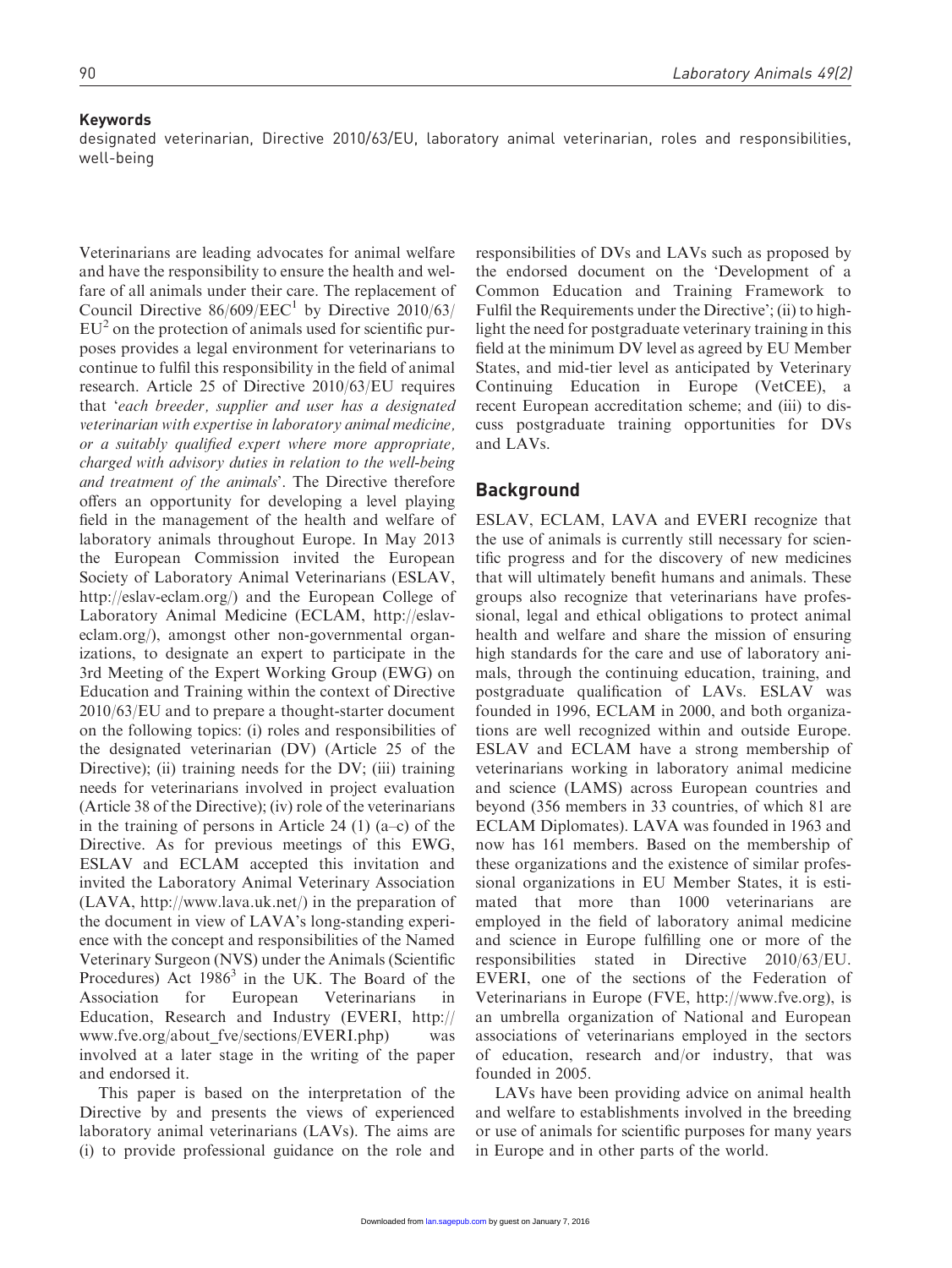In 2012 ESLAV and ECLAM conducted an online survey on the role, education and training of LAVs and their expectations with regard to the impact of changes associated with the implementation of Directive 2010/ 63/EU. A total of 123 LAVs participated in the survey, out of which 30% were ECLAM Diplomates, and 50% were holders of another Diploma (e.g. PhD, or Diploma in Laboratory Animal Science). More than 80% of the responders were working in a fulltime position.

Responses indicated that LAVs are currently involved in a broad range of activities related to the functions of ethical committees, facility management, health monitoring, research projects, occupational health and safety, compliance with legislation and the training of persons using animals for experimental purposes (Table 1), and expected continued involvement under the new Directive (Table 2). LAVs also provide scientific and ethical advice on experimental projects with regard to the application of the 3R principles (replacement, reduction and refinement) that were originally proposed by Russell and Burch<sup>4</sup> and are now embedded in the Directive.

# Veterinary roles, tasks and responsibilities under Directive 2010/63/EU

#### Veterinary tasks required under the Directive

Article 25 of Directive 2010/63/EU requires that 'each breeder, supplier and user has a designated veterinarian with expertise in laboratory animal medicine, or a suitably qualified expert where more appropriate, charged with advisory duties in relation to the wellbeing and treatment of the animals'. The list of veterinary roles and responsibilities that are specifically

Table 1. Current roles and responsibilities of respondents to an ESLAV–ECLAM survey run between April and June 2012 on the role of veterinarians under Directive 2010/ 63/EU.

| <b>Activities</b>                 | Respondents (%)                       |
|-----------------------------------|---------------------------------------|
| Ethical committee                 | 87% participating                     |
| Facility management               | 85% participating                     |
| Health monitoring                 | 60% responsible.<br>94% participating |
| Research project                  | 85% responsible.<br>52% involved      |
| Occupational health<br>and safety | 68% involved or responsible           |
| Compliance with legislation       | 56% responsible.<br>33% involved      |
| Training of other persons         | 88% responsible or involved           |

mentioned in the Directive is shown in Table 3. Of importance, establishments have the obligation to ensure that veterinary care is available at all times. It is also worth noting that amongst the veterinary responsibilities listed in the Directive, the only one that is strictly referred to the DV is the provision of veterinary input to the animal welfare body (AWB). This allows a degree of flexibility in the way veterinary services could be organized at establishments. For instance, depending on the size and complexity of the establishment, the roles of the DV may be played by one or more LAVs. In the latter case, it would be beneficial for the veterinarian(s) charged with DV responsibilities to have oversight of all veterinary matters related to animal health and welfare.

The Directive offers limited guidance on (i) veterinary care programme; (ii) veterinary input to the AWB; (iii) the role of the veterinarian in training others; (iv) the interface between the Directive and other veterinary regulations; and (v) the importance of maintaining effective communications with other persons working in the establishment. These aspects are developed in the following sections of this paper.

## Provision of an adequate veterinary care programme

It is the professional view of the authors that the veterinary services and tasks that are stated in the Directive should form the basis of a comprehensive veterinary care programme that is tailored to the needs, complexity and purpose of the establishment. The concept of a programme of veterinary care for laboratory animals has been described in the 2008 report of the FELASA/

Table 2. Activities in which respondents to the April–June 2012 ESLAV–ECLAM survey on veterinarians in Directive 2010/63/EU expected to have a degree of responsibility under the Directive.

| Activities in which responders<br>were expected to have a degree<br>of responsibility                 | Percentage of<br>responders |
|-------------------------------------------------------------------------------------------------------|-----------------------------|
| Ensuring that animal care staff have<br>access to information                                         | 91%                         |
| Overseeing the welfare and care of the<br>animals in the establishment                                | 96%                         |
| Education and training of staff                                                                       | 78%                         |
| Being in the loop of project approval as<br>responsible for ensuring conformity<br>with the Directive | 77%                         |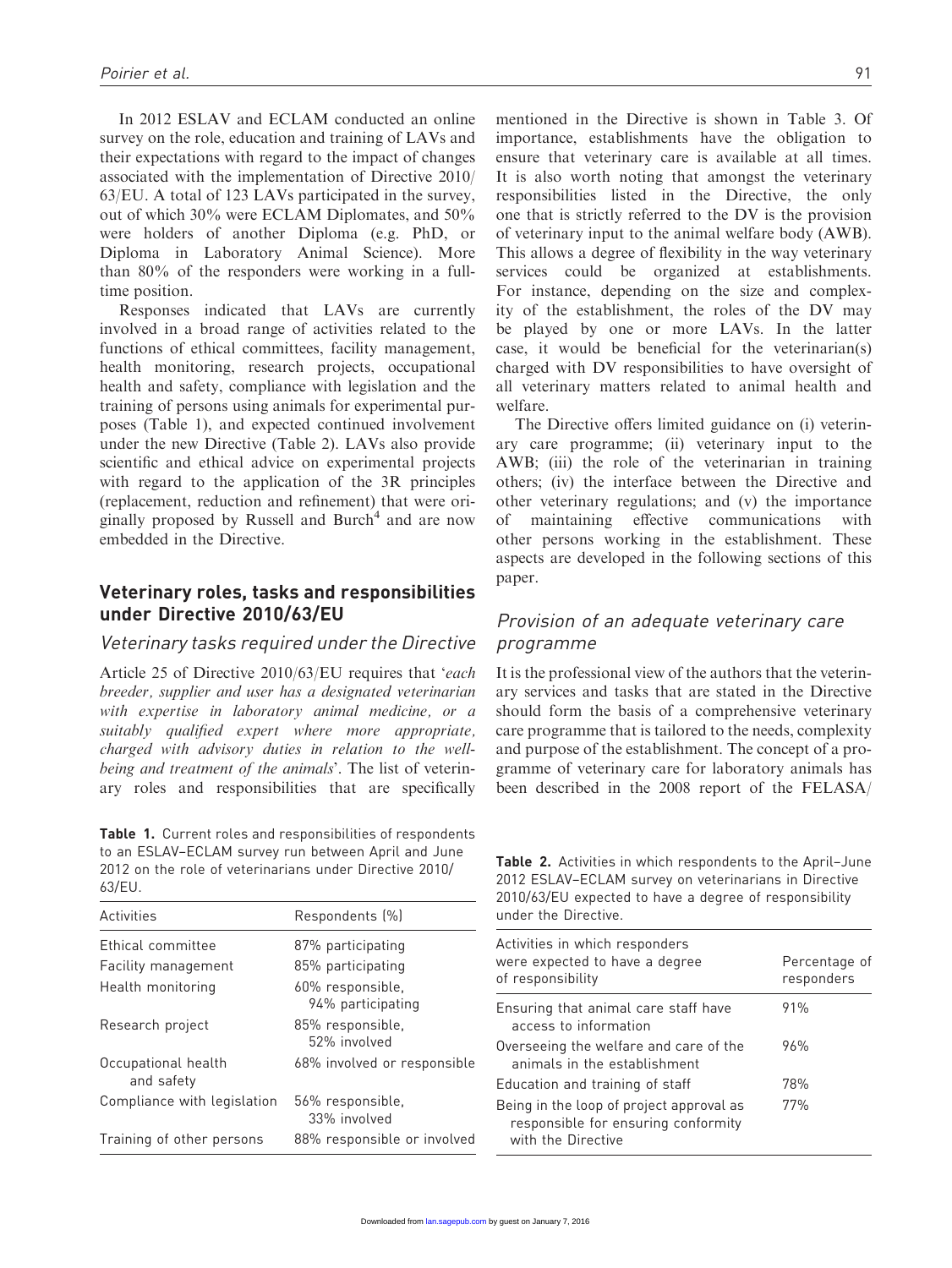| Article or section                                      | Description                                                                                                                                                                                                                                                                                              |  |  |
|---------------------------------------------------------|----------------------------------------------------------------------------------------------------------------------------------------------------------------------------------------------------------------------------------------------------------------------------------------------------------|--|--|
| Recital 30                                              | Veterinary care should be available at <b>all times</b>                                                                                                                                                                                                                                                  |  |  |
| Art. 9                                                  | Examination of animals in the wild found, at or after capture, to be injured or in poor health shall<br>be examined by a veterinarian or another competent person                                                                                                                                        |  |  |
| Art. 16                                                 | Reuse of animals should be in accordance with veterinary advice. Derogation from requirement<br>may be granted by the competent authority after a veterinary examination                                                                                                                                 |  |  |
| Art. 17                                                 | At the <b>end of a procedure</b> , a decision to keep an animal alive shall be taken by a veterinarian or<br>by another competent person                                                                                                                                                                 |  |  |
| Art. 25                                                 | Member States shall ensure that each breeder, supplier and user has a designated veterinarian<br>with expertise in laboratory animal medicine, or a suitably qualified expert where more<br>appropriate, charged with advisory duties in relation to the well-being and treatment of the<br>animals      |  |  |
| Art. 26                                                 | The animal welfare body shall receive input from the designated veterinarian or the expert<br>referred to in Article 25                                                                                                                                                                                  |  |  |
| Art. 31                                                 | Dog, cat and non-human primate shall have an individual history file, which includes veterinary<br>and social information. In the case of re-homing, relevant veterinary care and social infor-<br>mation from the individual history file shall accompany the animal                                    |  |  |
| Art. 38                                                 | The competent authority carrying out the <b>project evaluation</b> shall consider expertise particularly<br>in the following areas: (c) Veterinary practice in laboratory animal science or wildlife veter-<br>inary practice where appropriate                                                          |  |  |
| Annex III, Section A                                    | Veterinary advice on health monitoring, quarantine procedures and provisions for a health<br>breakdown                                                                                                                                                                                                   |  |  |
| Annex III.<br>Section B:<br>species-specific<br>section | Veterinary advice on husbandry practices for dogs (space allowance), certain deviations of<br>practices specified in the Directives for rabbits (raised area), or pigs (confinement in small<br>enclosures), or domestic fowls, turkeys, ducks, geese and Zebra fish (confinement in small<br>enclosures |  |  |

Table 3. Summary of the roles and responsibilities of veterinarians specified in Directive 2010/63/EU.

ECLAM/ESLAV Joint Working Group on Veterinary Care<sup>5</sup> and in the Guide for the Care and Use of Laboratory Animals.<sup>6</sup> It is recognized in the American College of Laboratory Animal Medicine's position on adequate veterinary care<sup>7</sup> (ACLAM, [http://www.acla](http://www.aclam.org/)[m.org/](http://www.aclam.org/)) and is referred to elsewhere.<sup>8,9</sup>

The veterinary care programme should include all veterinary services and advice that are relevant to the health and welfare of animals that are transported to or from an establishment, received, maintained in acclimatization or in quarantine, bred or used at the establishment. The main elements of the programme of veterinary care are described in Table 4. They form the basis for the provision of advice, recommendations, and guidelines on husbandry, ethical, scientific, technical and safety practices, in addition to the conduct of clinical veterinary medicine and surgery. It is essential that the programme of veterinary care is regularly reviewed and updated according to ongoing progress in these areas.

# Input to the AWB

The Directive does not require a veterinarian to be a full member of the AWB, but requires that the AWB

seeks veterinary input from the DV or the expert referred to in Article 25 (Article 26). Expert advice in laboratory animal medicine is relevant and important to the five main functions assigned to the AWB by the Directive: (i) advice on animal welfare; (ii) advice on the principles of the 3Rs; (iii) establishment and review of procedures that may impact animal welfare; (iv) continuous monitoring of projects and advice on opportunities for application of the 3Rs; and (v) advice on re-homing of animals. To fulfil this role the DV needs to have sufficient awareness and understanding of the local practices, and needs to be able to contribute to discussions taking place at the AWB. It is therefore the view of this working group that the DV should be a full member of the AWB.

# Involvement in project evaluation

The Directive requires that projects are evaluated and authorized by the relevant National competent authority (Articles 36, 37 and 38). In some establishments a local ethical review process may be established to enable the evaluation and the refinement of project proposals prior to their evaluation by the competent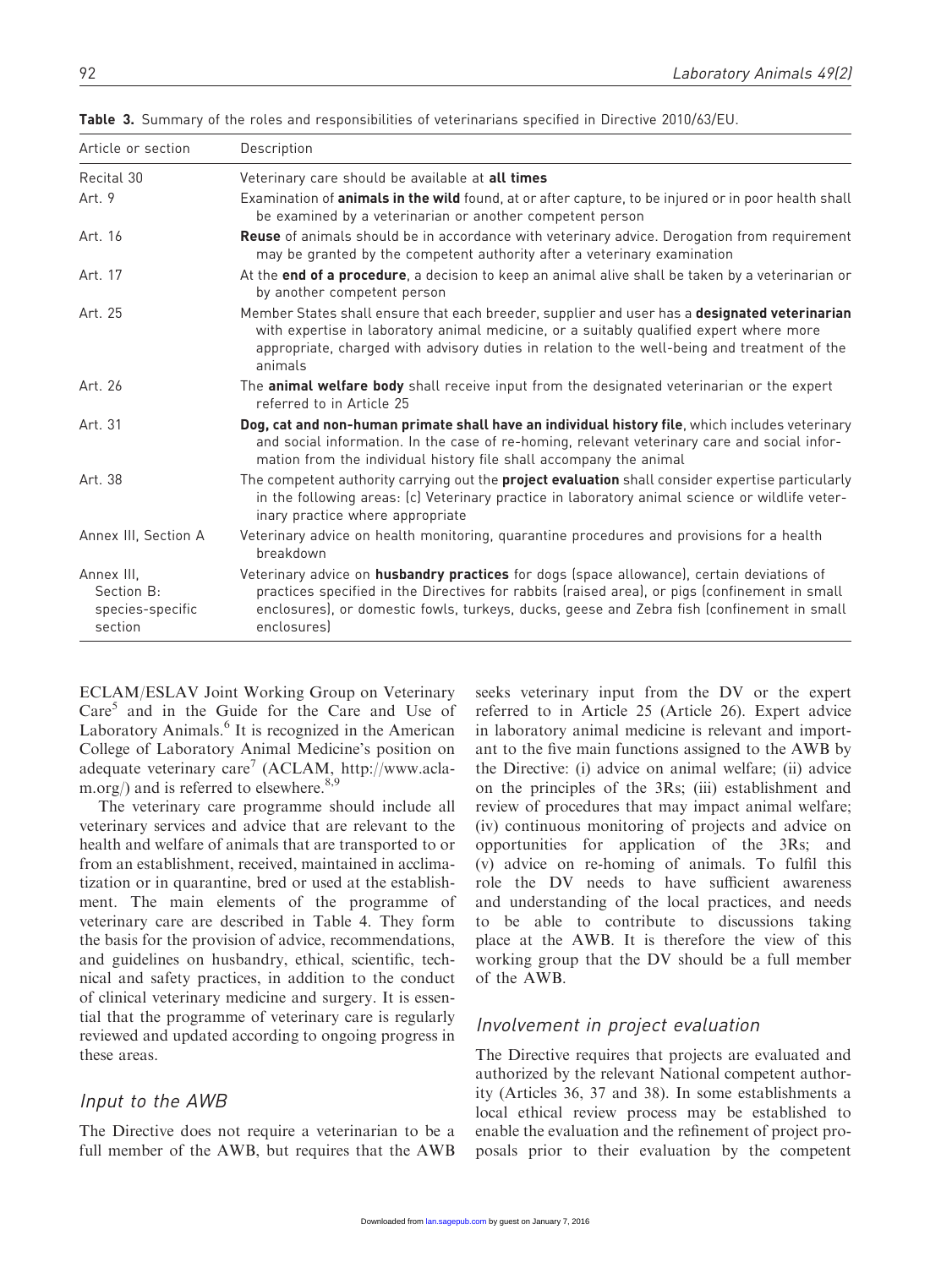| Component                                                      | Details                                                                                                                                                                                                                                                                   |  |
|----------------------------------------------------------------|---------------------------------------------------------------------------------------------------------------------------------------------------------------------------------------------------------------------------------------------------------------------------|--|
| Movement of animals                                            | Advice/veterinary examinations in relation to transport, import, export or re-homing<br>of animals                                                                                                                                                                        |  |
| Husbandry and care                                             | Advice regarding animal husbandry including appropriate nutrition, and<br>enrichment. Advice on assessment of well-being                                                                                                                                                  |  |
| Assessment of well-being                                       | Advice for the routine assessment of well-being. Veterinary advice and/or examin-<br>ation for the assessment of well-being prior to reuse, re-home, release to the<br>wild, and at the end of a procedure                                                                |  |
| Disease control and<br>management                              | Establishment of a programme of surveillance of the health status, and<br>prevention, detection, treatment and control of transmission of diseases<br>(including zoonoses) - veterinary attendance to clinical cases. Advice on<br>disaster planning in case of outbreaks |  |
| Use of medicines                                               | Advice on the access, storage and use of medicines including controlled medicines                                                                                                                                                                                         |  |
| Recognition and alleviation<br>of pain, suffering and distress | Recognition and management of adverse events impacting the health or welfare of<br>animals whether associated with an experimental protocol or not                                                                                                                        |  |
| Animal models                                                  | Provision of advice regarding the choice of species and strains (including genetically<br>altered animals). Provision of advice on animal models and experimental design                                                                                                  |  |
| Surgical and non-surgical<br>interventions                     | Provision of technical advice for surgical and non-surgical interventions                                                                                                                                                                                                 |  |
| Anaesthesia and analgesia                                      | Provision of advice and guidelines for the anaesthesia, analgesia, and<br>postoperative care in relation to experimental protocols                                                                                                                                        |  |
| Euthanasia                                                     | Provision of advice and guidelines regarding euthanasia practices                                                                                                                                                                                                         |  |
| 3Rs                                                            | Advice on the implementation of the 3Rs in relation to any aspect of the care or use<br>of animals                                                                                                                                                                        |  |
| Routine visits                                                 | At a frequency adequate to monitor the health and welfare of the colony and<br>practices that could affect health and welfare                                                                                                                                             |  |

Table 4. Elements of a veterinary care programme.

authority. In such circumstances, the DV and/or an LAV working with the DV may be requested to contribute to the review of project proposals. Veterinary input in the ethical review of projects brings critical information and recommendations on the design of protocols (Article 38.3b) that support the application of the 3Rs. Advice include considerations for the choice of species or animals, the choice of animal model, the relevance of a procedure for the intended purpose, the reduction of bias in study results, the refinement of procedures and/or animal care in order to minimize its severity, the classification of the severity of the procedure, and the establishment of humane endpoints.

# Training, supervision and assessment of competences of other persons

Due to the breadth of skills and knowledge required to ensure adequate animal care and use in scientific procedures, the training of personnel participating in these activities often follows a multidisciplinary approach, in which experts are invited to provide training in their focused area of expertise. In this context, veterinarians have a professional responsibility of

ensuring that activities normally considered as acts of veterinary practice under National laws are performed in accordance with standards accepted by the veterinary profession, whether they are performed by veterinarians or by other persons allowed to perform such activities under Directive 2010/63/EU. Veterinarians have a solid base of knowledge and expertise in comparative pathology, diagnosis, prognosis, disease prevention and treatment, anaesthesia and surgery, pain recognition and control, breeding control, and euthanasia that is relevant to laboratory animals. They are therefore uniquely qualified to provide training, assessment and supervision on what is considered to be veterinary interventions for scientific procedures. Consequently, it is strongly recommended that they are included in the provision of training and supervision to others.

# Interface between the Directive and veterinary regulations

A complex veterinary legal and regulatory framework exists at National and EU levels. This forms an important interface with the Directive 2010/63/EU which requires special attention. Laws and codes of practice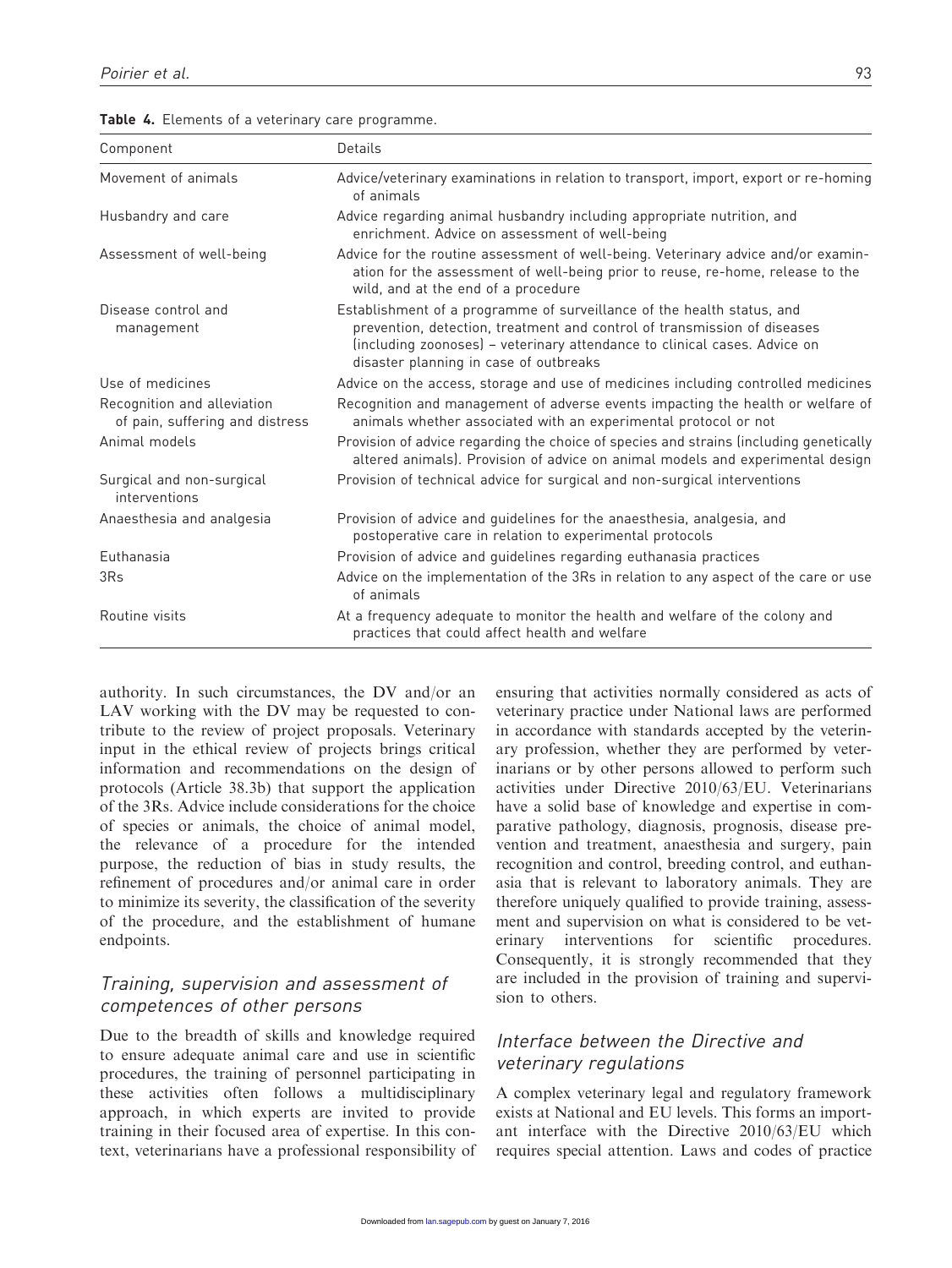acknowledge the specific training and expertise needed to perform acts of veterinary practice, including the provision of anesthesia, surgery and the control of the use of medicines. Directive 2010/63/EU permits other suitably qualified persons to provide advice in relation to animal health and welfare. The authors recommend that the decision process aimed to nominate another suitably qualified person involves consultation with a veterinarian with sufficient knowledge and training in laboratory animal medicine. In addition, when acts of veterinary practice have to be executed, which are assigned to licensed veterinarians in other regulations, such as a surgical procedure to relieve an animal from pain not related to the experimental protocol, those should be performed by a licensed veterinarian or under his/her responsibility and direct supervision. Similarly the acquisition and use of controlled substances and veterinary medicines should be compliant with European and National veterinary medicines laws and regulations. Finally, the knowledge that is necessary to fulfil obligations to report public health hazards to the authorities should also be taken into account.

Veterinary services should comply with specific National and EU legal requirements aimed at protecting the health and welfare of both animals and humans. These regulations apply to a wide range of veterinary services in relation to exotic animals, animal by-products, hygiene, animal transport, and import and export of animals between establishments and countries. Veterinary advice may also be sought in the context of the Convention on International Trade in Endangered Species (CITES, [www.cites.org\)](www.cites.org).

## Communication lines involving the LAV

Although the role of the DV is advisory under the Directive, in practical circumstances it is important that veterinary advice is carefully considered. For this to happen, the DV will need to have sufficient competence, to gain respect from colleagues and be provided with adequate support and authority by the establishment.

The DV and additional LAVs need to interact with a variety of professionals within and outside the establishment. The DV has a statutory responsibility towards the representative of the local establishment in addition to other government and professional bodies. He/She also frequently interacts with persons that are responsible for projects or those that work with animals in order to provide advice on matters related to health and welfare of protected animals. To ensure that advice is given when needed, clear communication lines should be established between the DV and the person(s) responsible for overseeing the welfare and care of the animals, and a clear process indicating when and how the DV should be contacted when health or welfare issues occur should be agreed (Article 24.1). The DV should also build and maintain constructive relationships with scientists in order to develop mutual understanding and respect.

In order to keep everyone abreast with developments in the 3Rs, the DV should actively engage with and contribute to the activities of the AWB, thereby enabling the establishment to be updated.

Communication lines should therefore be established between the DV and the persons and group indicated below:

- . The person responsible for ensuring compliance with the provisions of the Directive (Article 20.2);
- The person(s) responsible for overseeing the welfare and care of the animals in the establishment (Article 24.1);
- $\bullet$  The AWB (Articles 26, 27);
- The personnel working with animals (Article 23);
- Scientists responsible for projects (Article 24.2);
- . The DV's line management.

The DV should also be supported in maintaining links with laboratory animal veterinary associations, other professional networks and associations in the field of laboratory animal medicine and science such as the Association for Assessment and Accreditation of Laboratory Animal Care (AAALAC, http://www.aaalac.org/), International or National laboratory animal science associations, as well as diagnostic and other laboratories. The DV should develop and maintain effective communications with the competent authority.

# Employment modalities for the DV

The employment remit of the DV should include responding to the needs of the establishment based on its size, complexity and purpose. Consultancy-based or part-time employment may be suitable at some establishments. In such cases, the DV should ensure that appropriate veterinary care is available at all times, and routine visits to the establishment should be made at sufficient intervals for the health and welfare of the animals to be effectively monitored. The provision of guidance on an adequate animal care and use programme may be shared by several LAVs depending on the size, the complexity, the species bred or used, and the purpose of the establishment. In such cases it is recommended that each DV has overall responsibility for, and oversight of, the veterinary services provided.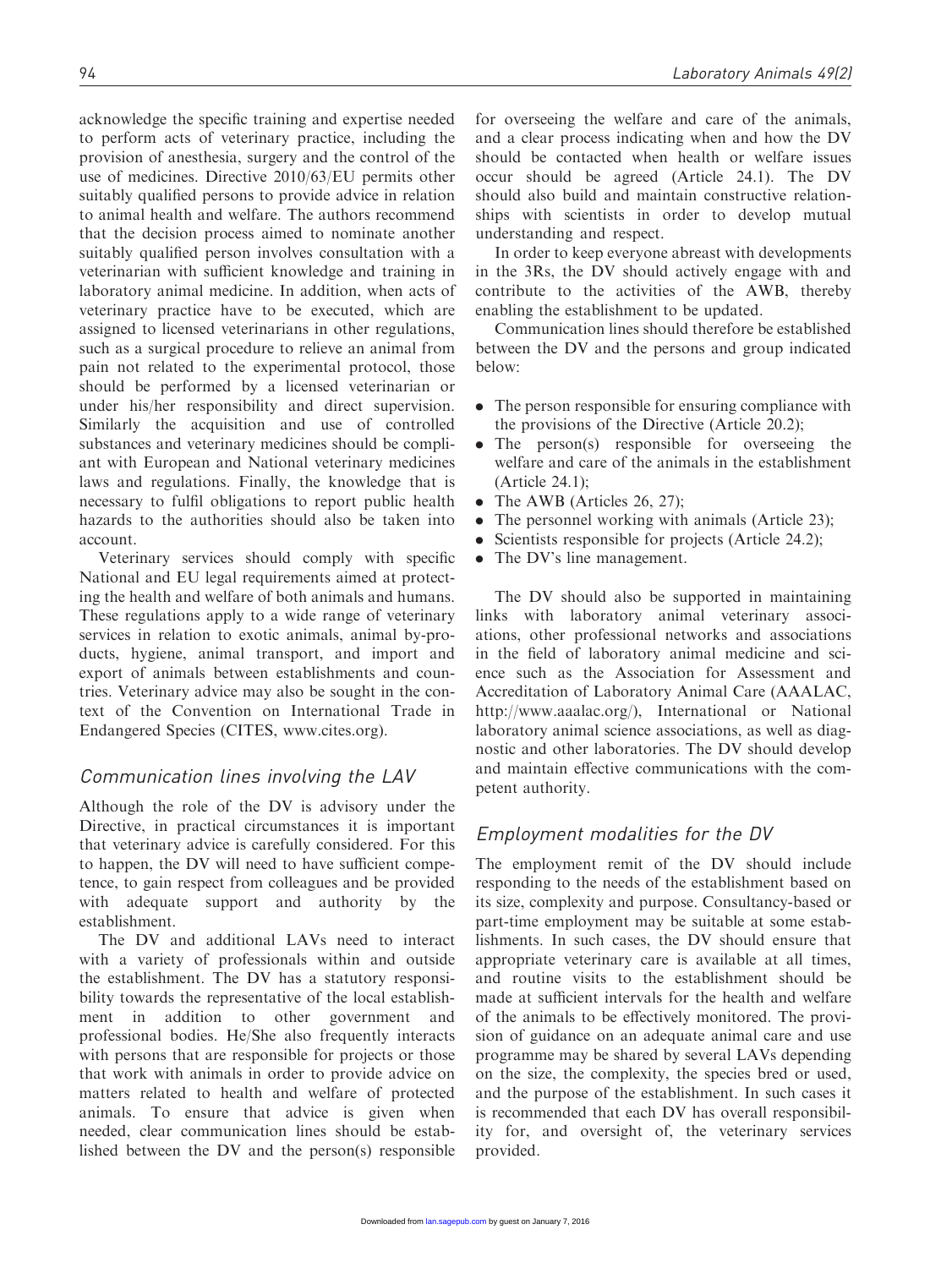Table 5. Summary of the key training requirements for veterinarians stated in Article 38 of Directive 2005/36/EC on the recognition of professional qualifications.

#### Admission to training

Admission to veterinary training shall be contingent upon possession of a diploma or certificate entitling the holder to enter, for the studies in question, university establishments or institutes of higher education recognized by a Member State to be of an equivalent level for the purpose of the relevant study.

#### Duration of training

Mutual recognition (between Member States) of veterinary surgeons is specified in Article 38 and Annex V, point 5.4.1 of this Directive. The training of veterinary surgeons shall comprise a total of at least five years of full-time theoretical and practical studies at a university or at a higher institute providing training is recognized as being of an equivalent level, or under the supervision of a university, covering at least the study programme referred to in Annex V, point 5.4.1.

#### Competences acquired

Training as a veterinary surgeon shall provide an assurance that the person in question has acquired adequate knowledge and skills in the following areas:

- $\bullet$ knowledge of the sciences on which the activities of the veterinary surgeon are based;
- $\bullet$  knowledge of the structure and functions of healthy animals, of their husbandry, reproduction and hygiene in general, as well as their feeding, including the technology involved in the manufacture and preservation of foods corresponding to their needs;
- $\bullet$ knowledge of the behaviour and protection of animals;
- $\bullet$  knowledge of the causes, nature, course, effects, diagnosis and treatment of the diseases of animals, whether considered individually or in groups, including a special knowledge of the diseases which may be transmitted to humans;
- knowledge of preventive medicine;
- $\bullet$  knowledge of the hygiene and technology involved in the production, manufacture and putting into circulation of animal foodstuffs or foodstuffs of animal origin intended for human consumption.

## Competence requirements for the DV

## Mobility of veterinarians in Europe

Through their undergraduate training, veterinarians gain a strong basis in animal welfare and acquire extensive knowledge in the prevention, diagnosis and intervention concerning animals' health and care as 'day-one competences' upon graduation. Training requirements of veterinarians have been harmonized across Europe in order to facilitate the free movement and mobility of veterinarians in Europe. Directive 2005/36/EC on the recognition of professional qualifications lays out minimum requirements for study programmes and the minimum training period leading to the qualification of Veterinary Surgeons (Article 38.3 and amendments). $^{10}$  It guarantees the mutual recognition of professional qualifications between Member States by requiring them to consider the qualifications acquired elsewhere in the Community to allow access to regulated professions. The European Association of Establishments for Veterinary Education (EAEVE, [http://www.eaeve.org\)](http://www.eaeve.org) assures the quality of veterinary establishments by evaluating, promoting and further developing the quality and the standard of establishments for veterinary medical education and their teaching within the EU.

When designing training frameworks for DVs, consideration should be given to facilitate the mobility of DVs in Europe.

As shown in Table 5, minimum requirements for veterinary study programmes defined under Directive 2005/36/EC do not address the specific needs of the field of laboratory animal medicine and science. Therefore additional specialized postgraduate training is likely to be needed for most graduate veterinarians to effectively fulfil the responsibilities of the DV under the Directive. Changes in veterinary curricula may over time enhance 'day-one competences' in aspects of laboratory animal medicine and science, and thus modify the need for additional postgraduate training.

# Current postgraduate training framework and opportunities to LAVs

A number of training and education opportunities leading to postgraduate qualifications for LAVs exist in Europe. These opportunities are recognized at the European and/or the National level, such as Masters, Certificates and Diplomas (Table  $6$ ).<sup>11</sup> They are distinguished by their syllabus, the depth and breadth of the knowledge and skills that are gained (e.g. range of species, range of animal models), the duration of their training period, their degree of formality in the delivery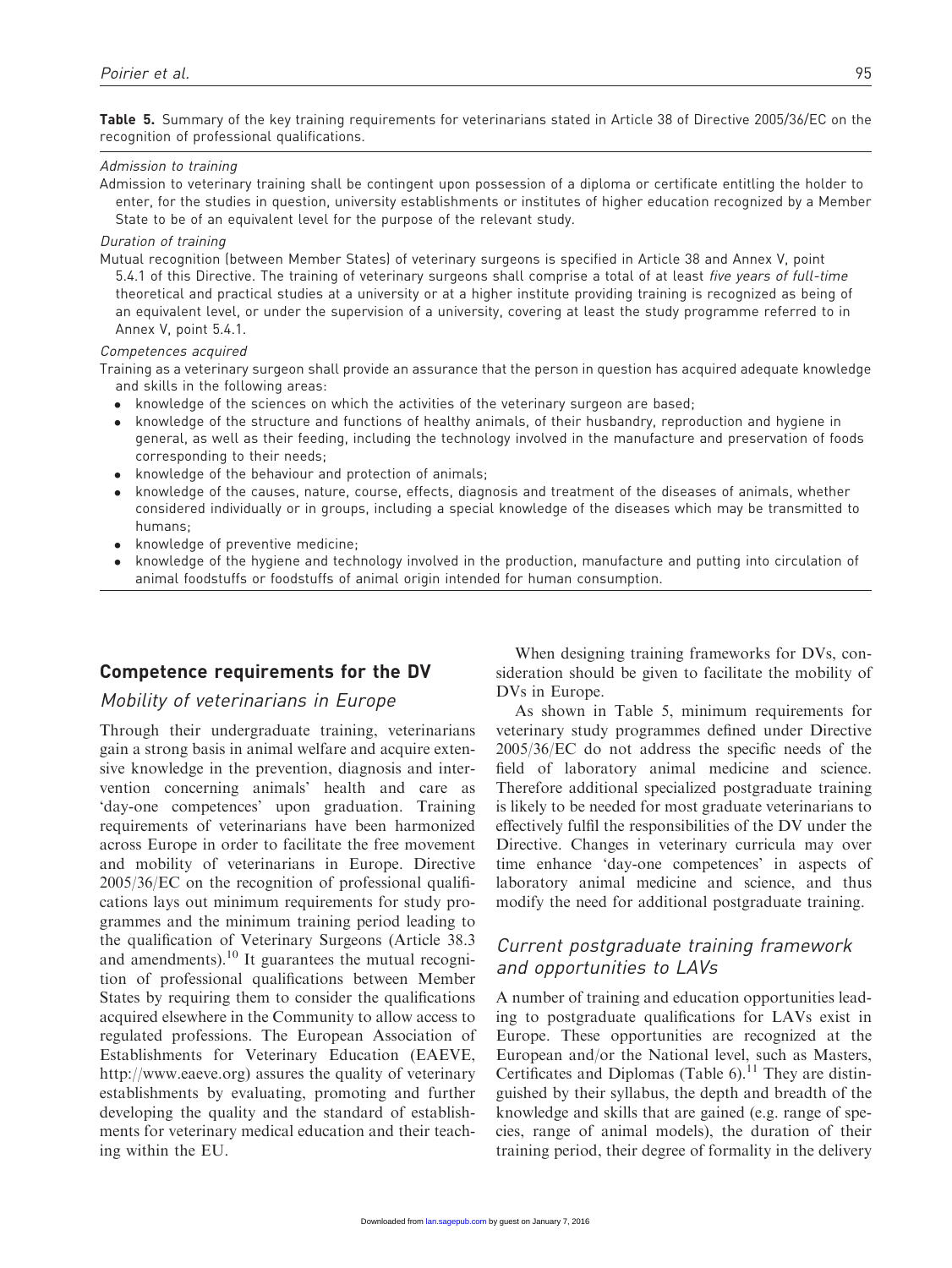| Training programme                             | Qualification                                                                           | Competence assessment                  | Comments                                                                               |
|------------------------------------------------|-----------------------------------------------------------------------------------------|----------------------------------------|----------------------------------------------------------------------------------------|
| ECLAM                                          | <b>ECLAM Diploma</b>                                                                    | Final written and<br>practical exams   | Formal (Germany, Spain,<br>Sweden, Switzerland) or<br>alternate training<br>programmes |
| National specialization<br>training programmes | National Diploma                                                                        | Depends on Member States               | Several European countries<br>(e.g. Germany, France,<br>Denmark, etc.)                 |
| CertAVP modules                                | Certificate in Advanced<br><b>Veterinary Practice</b><br>(Laboratory<br>Animal Sciencel | Written and oral exams                 | UK.                                                                                    |
| FELASA D <sup>11</sup>                         | Master                                                                                  | Range of exams during<br>the programme | Not specific to veterinarians<br>(Spain, Denmark)                                      |

Table 6. Training programmes leading to postgraduate qualification of veterinarians in laboratory animal medicine and science in Europe.

of training, the quality of the experience gained (e.g. whether experience is gained under supervision), and the procedures for the verification of competences.

Introductory training opportunities in laboratory animal medicine exist in Europe although they are not widely available (e.g. Royal College of Veterinary Surgeons (RCVS)-recognized NVS course in the UK, [http://www.rcvs.org.uk\)](http://www.rcvs.org.uk). Other training courses that do not lead to a formal qualification but address specific topics of laboratory animal medicine and science are available online or through direct attendance.

# Recommendations for the training and education of the DV

DVs should have a minimum set of recognized core competences in laboratory animal medicine and science enabling them to adequately perform their roles and fulfil their responsibilities under the Directive. The endorsed document on the 'Development of a Common Education and Training Framework to Fulfil the Requirements under the Directive<sup>'12</sup> offers guidance on this topic. These competences should at least cover:

- . European and National laws and regulations which are relevant to laboratory animals and to the role of the DV.
- . Ethics, animal welfare and 3R considerations applicable to laboratory animals and the role of the DV; justifying the importance of good animal health and welfare and recognizing the relationship between health and welfare and scientific validity; identifying criteria used in making a harm–benefit analysis and being able to apply them; identifying the role of the

DV in advising on choice of animal model and model refinement.

- . Principles of the management of a programme of veterinary care, including husbandry, disease, surgery, anaesthesia and pain, and clinical assessment that are applicable to laboratory animals.
- . Concepts in the design of scientific procedures and research projects; defining strategies for effective communication and explaining how these promote animal welfare and good science; seizing and reviewing opportunities to gather further veterinary information in laboratory animal medicine and science.

Training leading to minimum core competences for the DV should be taken prior to, or when this is not possible, within a year of taking up a role as a DV. A modular approach to this training would be beneficial because it would enable a degree of customization in function of the minimum core competences needed, and because it would facilitate accessibility prior to starting an assignment as a DV.

Opportunities for gaining minimum core competences should be made widely available to veterinarians throughout Europe. In this regard, the establishment of distance learning courses (e.g. webinars, e-learning) should be encouraged and supported. The training courses need not lead to a formal qualification; however, the acquisition of competences should be verified by an exam and records of successful completion of the training course should be maintained. To promote the mobility of DVs across Europe, introductory training courses should be designed according to learning outcomes that are defined and regularly reviewed by a European veterinary body composed of experts in the laboratory animal medicine and science field, and are mutually approved by the European Member States.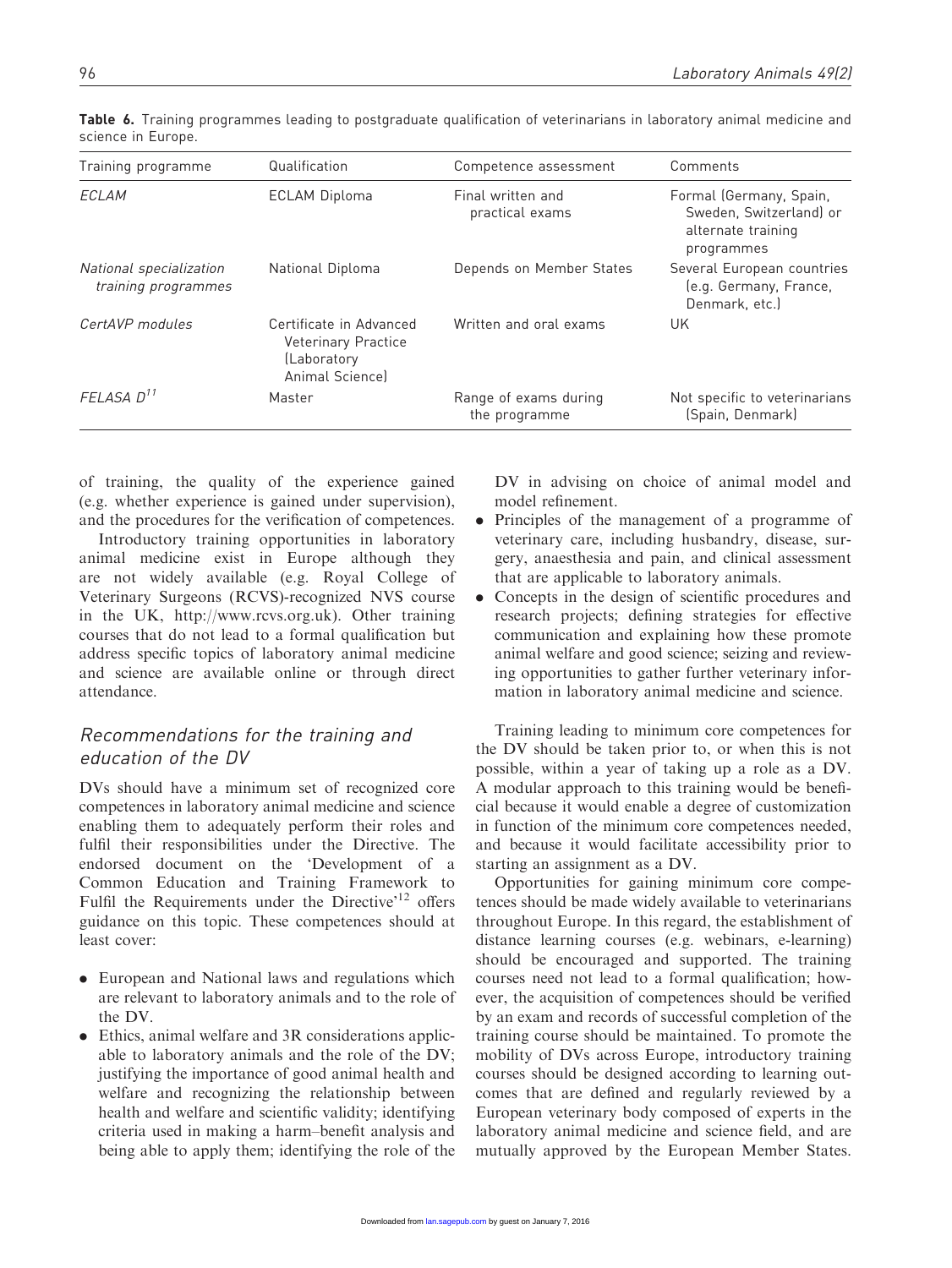ESLAV and ECLAM are well recognized professional associations with expertise in this field and could therefore take a role in this framework.

Depending on the size, purpose and complexity of the establishment, and also according to the needs of the veterinarian, further competences could then be gained. This will certainly allow the veterinarian to gain respect from colleagues working at their establishment and to perform their role with authority.

Veterinarians who provide input and advice to the ethical review of project proposals should have sufficient knowledge and expertise in the following areas: (i) competences in laboratory animal medicine regarding the species involved; (ii) knowledge about the models and procedures to be used in projects, and how these may impact on animal well-being; (iii) a sound understanding of the concept of harm/benefit analysis and of the assessment of severity; (iv) expertise on sourcing animals (including breeding and quality aspects such as genetics and microbiological quality and standardization) and their husbandry and care; (v) how any deviations from the standards in Annex III of Directive 2010/63/EU (for scientific reasons) would impact animal welfare and study outcome; (vi) application of the principles of the 3Rs based on contemporary best practices; and (vii) a sound understanding of experimental design and procedures resulting from experience as a researcher. In-depth specific training in these topics would therefore be helpful.

The quality of any training programme depends on the competence of those engaged in the establishment of training standards and in the delivery of the training. The assessment of competences requires additional training that is typically not part of the veterinary undergraduate training programmes. It is recommended that suitable training on how to assess competences be obtained from academia, online training courses, etc. where needed. LAVs should be able to demonstrate personal competences in these training topics.

# Proposed training framework for a tiered approach to professional development

A tiered approach to postgraduate veterinary training in laboratory animal medicine and science offers a professional and career development pathway that can be combined with jobs of increasing complexity and responsibilities (Figure 1).<sup>11,13</sup> For instance, a veterinarian that is relatively new to the field could enrol in a training programme leading to a mid-tier level qualification such as a Master or a Certificate in Laboratory Animal Science. As their career develops, a higher laboratory animal medicine and science qualification may be desired for LAVs working at larger establishments where a large variety of species are kept or where the type of work involved at the establishment is particularly complex, or subject to rapid change, or taking on high-level managerial responsibilities. Options for further development to the specialist level include a National Diploma, or an ECLAM Diploma which constitutes the highest European qualification in this field. Diplomates may be particularly well suited to provide advice for the review of complex projects that require in-depth understanding of the importance of good scientific design and the minimization of the occurrence of bias.

Vet $CEE^{14}$  is a European accreditation scheme for mid-tier level veterinary postgraduate continuous education programmes addressed to practising veterinarians in different areas of the veterinary profession. It was recently set up as a joint initiative of EAEVE, European Body of Veterinary Specialisation (EBVS, [http://www.ebvs.org/\)](http://www.ebvs.org/), FVE and Union of the European Veterinary Practitioners (UEVP, [http://](http://www.fve.org/) [www.fve.org/\)](http://www.fve.org/). Its remit is to promote harmonization of lifelong learning for veterinarians, to ensure quality education at the mid-tier level, and to facilitate mutual recognition of the different training schemes between the different European countries. VetCEE, based on input from experts in the field, could provide the basis for a harmonized approach to veterinary continuing education in laboratory animal medicine and science in Europe between the DV minimum level as defined above and the ECLAM Diplomate level.

# Continuing professional development of laboratory animal veterinarians

Veterinarians should take part in continuing professional development (CPD) in order to maintain and develop the level of knowledge and skills relevant to their work. Advanced training opportunities discussed above represent a formal conduit to ensure CPD. However, CPD can also be gained through attendance and/or participation in scientific meetings organized by professional veterinary organizations.

The online survey conducted by ESLAV and ECLAM between April and June 2012 revealed that 90% of responders had access to CPD in their current position and expressed a strong interest in taking part in CPD on various topics to gain in-depth knowledge. However, it also showed that budget constraints were seen as the main hurdle in receiving CPD.

It is important that employers recognize the need for CPD of LAVs as the acquired skills and knowledge will certainly be beneficial to the establishment. Therefore they should allow not only sufficient time but also the means to participate in CPD. When working as a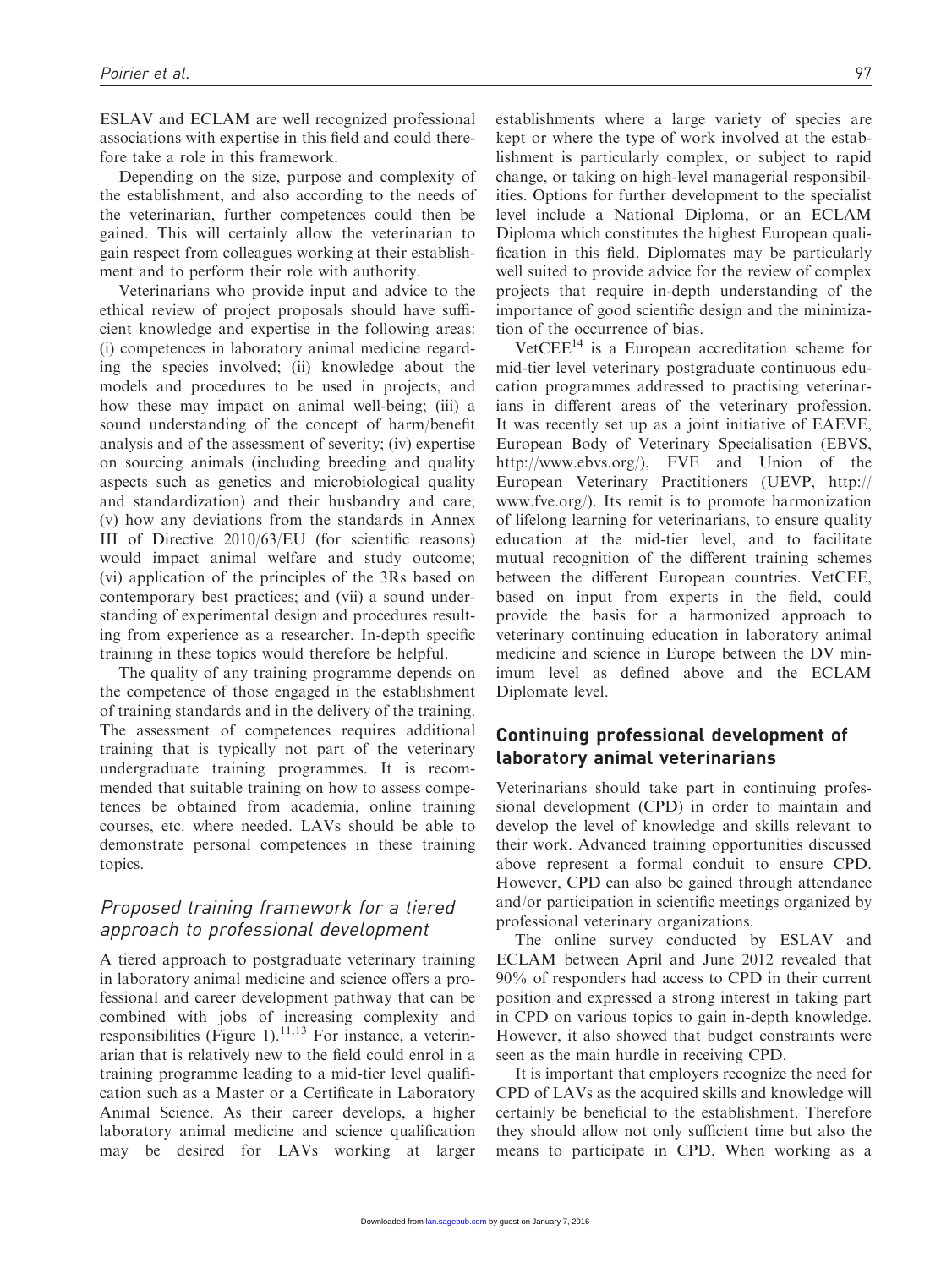

Figure 1. Routes for a tiered approach to training and education in laboratory animal medicine and science. Note: FELASA categories refer to currently available FELASA-accredited courses.<sup>11,13</sup>

consultant, the DV should take personal responsibility for ensuring they gain relevant CPD.

# Conclusion

DVs together with LAVs play an important role in ensuring high standards for the care and use of laboratory animals. The field of laboratory animal medicine and science is currently not systematically and consistently included in the veterinary curriculum in Europe, and additional postgraduate training is likely to be needed to ensure that adequate competences are acquired. A basic task-specific DV module should be developed on the basis of learning outcomes that are mutually recognized across Europe to ensure that DVs have minimum core competences to assume their role and responsibilities under the Directive. Competences should be ideally acquired prior to, or at least within 12 months of taking up an assignment. Further training and education in laboratory animal medicine and science should be gained as part of continuing professional education, could be part of a tiered approach towards higher qualifications and would benefit both the institution and the career development framework of the LAV.

## Declaration of conflicting interest

The authors declare that there is no conflict of interest.

## Funding

The cost of publishing the colour figure has been paid by the following organizations: ESLAV, ECLAM, LAVA and EVERI.

#### References

- 1. Council Directive 86/609/EEC of 24 November 1986 on the approximation of laws, regulations and administrative provisions of the Member States regarding the protection of animals used for experimental and other scientific purposes. [http://eur-lex.europa.eu/LexUriServ/LexUriServ.](http://eur-lex.europa.eu/LexUriServ/LexUriServ.do?uri=CELEX:31986L0609:EN:NOT) [do?uri](http://eur-lex.europa.eu/LexUriServ/LexUriServ.do?uri=CELEX:31986L0609:EN:NOT)=[CELEX:31986L0609:EN:NOT](http://eur-lex.europa.eu/LexUriServ/LexUriServ.do?uri=CELEX:31986L0609:EN:NOT) (accessed 3 January 2014).
- 2. Directive 2010/63/EU of the European Parliament and of the Council of 22 September 2010 on the protection of animals used for scientific purposes: Text with EEA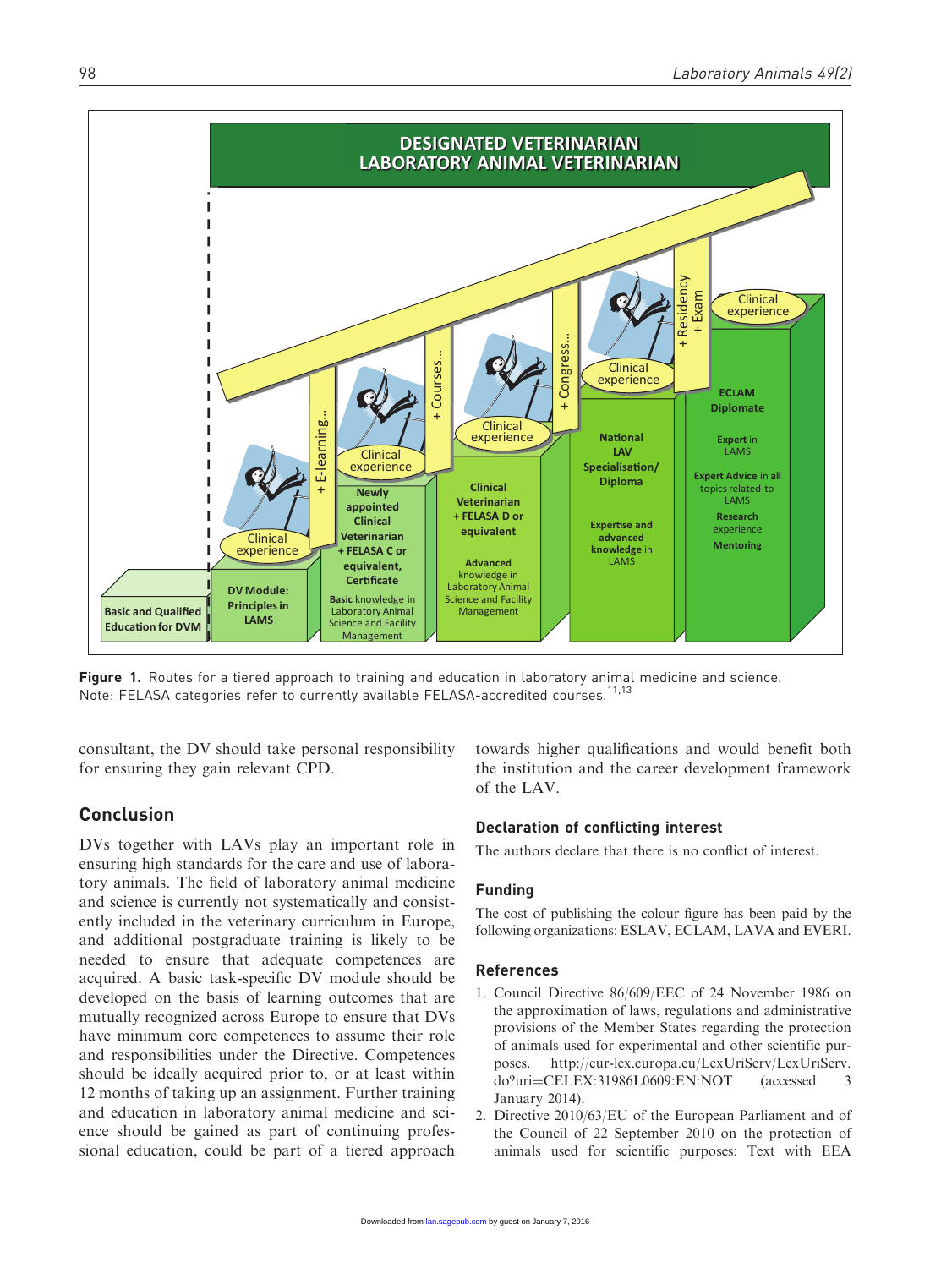relevance. [http://eur-lex.europa.eu/LexUriServ/LexUri](http://eur-lex.europa.eu/LexUriServ/LexUriServ.do?uri=CELEX:32010L0063:EN:NOT) [Serv.do?uri](http://eur-lex.europa.eu/LexUriServ/LexUriServ.do?uri=CELEX:32010L0063:EN:NOT)=[CELEX:32010L0063:EN:NOT](http://eur-lex.europa.eu/LexUriServ/LexUriServ.do?uri=CELEX:32010L0063:EN:NOT) (accessed 3 January 2014).

- 3. Animals (Scientific Procedures) Act 1986. [http://](http://www.legislation.gov.uk/ukpga/1986/14/contents/enacted) [www.legislation.gov.uk/ukpga/1986/14/contents/enacted](http://www.legislation.gov.uk/ukpga/1986/14/contents/enacted) (accessed 3 January 2014).
- 4. Russell W and Burch R. The principles of humane experimental technique. London: Methuen, 1959, pp.69–154.
- 5. Voipio HM, Baneux P, Gomez de Segura IA, Hau J and Wolfensohn S. Guidelines for the veterinary care of laboratory animals: report of the FELASA/ECLAM/ ESLAV joint working group on veterinary care. Lab Anim 2008; 42: 1–11.
- 6. National Research Council. Guide for the care and use of laboratory animals. 8th ed. Washington: National Academy Press, 2011, p. 105. [http://www.nap.edu/](http://www.nap.edu/catalog.php?record_id=12910) catalog.php?record $id=12910$ .
- 7. ACLAM position on adequate veterinary care. [http://](http://www.aclam.org/Content/files/files/Public/Active/position_adeqvetcare.pdf) [www.aclam.org/Content/files/files/Public/Active/positio](http://www.aclam.org/Content/files/files/Public/Active/position_adeqvetcare.pdf)n adeqvetcare.pdf (accessed 4 January 2014).
- 8. Zurlo J, Bayne K and MacArthur Clark J. Adequate veterinary care for animals in research: a comparison of guidelines from around the world. ILAR J 2009; 9: 85–88.
- 9. Office International des Epizooties. 2014 Terrestrial Animal Health Code, Article 7.8.6: Provision of veterinary care. [http://www.oie.int/index.php?id](http://www.oie.int/index.php?id=169&L=0&htmfile=chapitre_aw_research_education.htm)=[169&L](http://www.oie.int/index.php?id=169&L=0&htmfile=chapitre_aw_research_education.htm)=[0&](http://www.oie.int/index.php?id=169&L=0&htmfile=chapitre_aw_research_education.htm) [htmfile](http://www.oie.int/index.php?id=169&L=0&htmfile=chapitre_aw_research_education.htm) = [chapitre\\_aw\\_research\\_education.htm](http://www.oie.int/index.php?id=169&L=0&htmfile=chapitre_aw_research_education.htm) (accessed 30 October 2014).
- 10. Directive 2005/36/EC Policy Development. [http://ec.eur](http://ec.europa.eu/internal_market/qualifications/policy_developments/legislation/index_en.htm)[opa.eu/internal\\_market/qualifications/](http://ec.europa.eu/internal_market/qualifications/policy_developments/legislation/index_en.htm)

[policy\\_developments/legislation/index\\_en.htm](http://ec.europa.eu/internal_market/qualifications/policy_developments/legislation/index_en.htm) (accessed 4 January 2014).

- 11. Berge E, Gallix P, Jilge B, et al. FELASA guidelines for education of specialists in laboratory animal science (Category D). Report of the Federation of Laboratory Animal Science Associations Working Group on Education of Specialists (Category D) accepted by the FELASA Board of Management. Lab Anim 1999; 33:  $1 - 15$ .
- 12. National Competent Authorities for the implementation of Directive 2010/63/EU on the protection of animals used for scientific purposes. A working document on the development of a common education and training framework to fulfil the requirements under the Directive – Replacing consensus document of 18–19 September 2013. Brussels, 19–20 February 2014. [http://](http://ec.europa.eu/environment/chemicals/lab_animals/pdf/Endorsed_E-T.pdf) [ec.europa.eu/environment/chemicals/lab\\_animals/pdf/](http://ec.europa.eu/environment/chemicals/lab_animals/pdf/Endorsed_E-T.pdf) [Endorsed\\_E-T.pdf](http://ec.europa.eu/environment/chemicals/lab_animals/pdf/Endorsed_E-T.pdf) (accessed 14 June 2014).
- 13. Wilson MS, Berge E, Maess J, et al. FELASA recommendations on the education and training of persons working with laboratory animals: Categories A and C: Reports of the Federation of European Laboratory Animal Science Associations Working Group on Education accepted by the FELASA Board of Management. Lab Anim 1995; 29: 121–131.
- 14. European Coordinating Committee on Veterinary Training press release on VetCEE. [http://www.fve.org/](http://www.fve.org/education/docs_to_download/ECCVT%20Newsletter/ECCVT_Press-release_fnl.pdf) [education/docs\\_to\\_download/ECCVT%20Newsletter/](http://www.fve.org/education/docs_to_download/ECCVT%20Newsletter/ECCVT_Press-release_fnl.pdf) ECCVT Press-release fnl.pdf (accessed 9 June 2014).